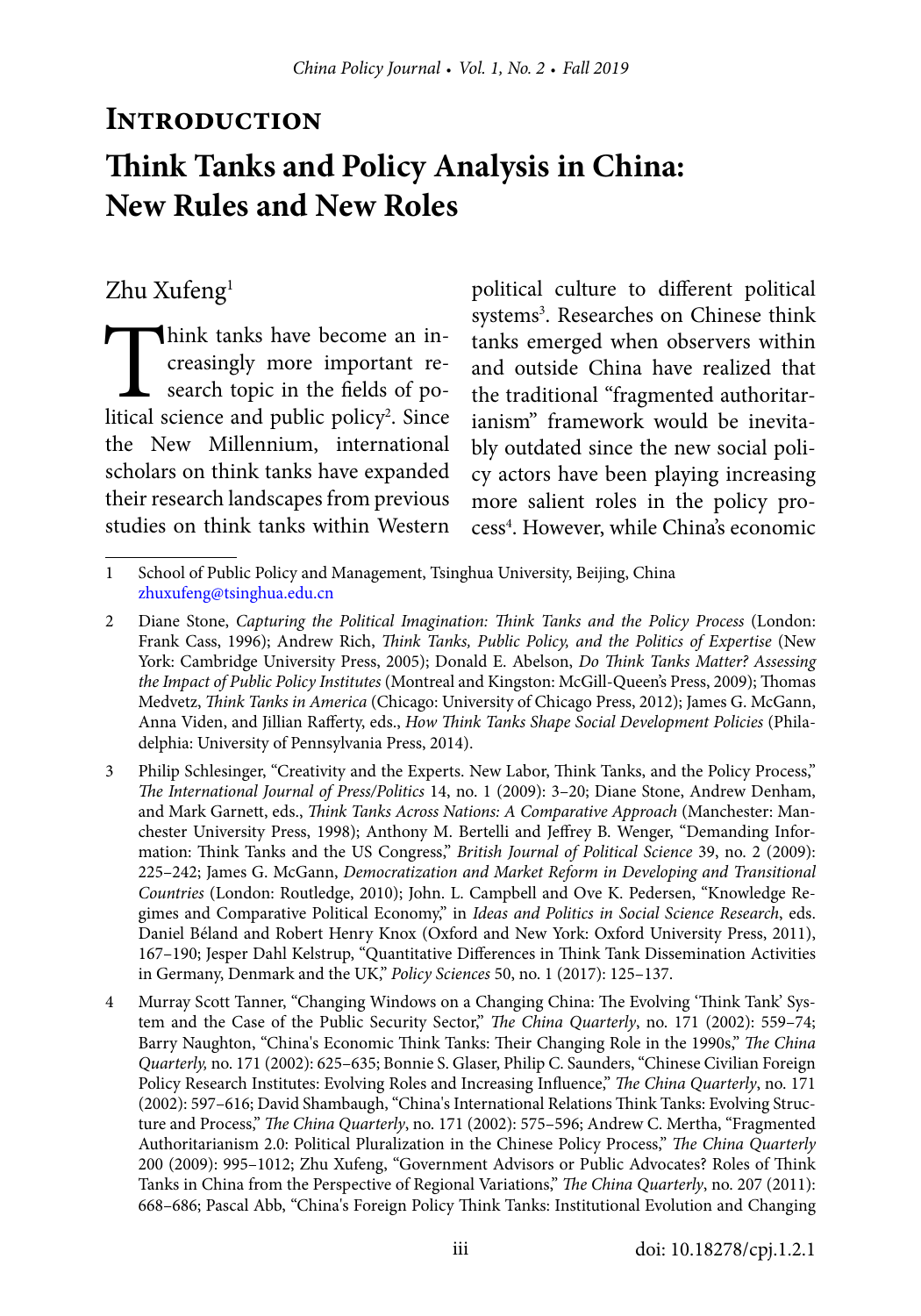### *China Policy Journal*

achievement over the last four decades can be traced to the successes of a series of key policy decisions made by various levels of government, the Chinese policy making process has still largely been regarded as a "black box" for outsiders. Therefore, there is so far still limited understanding on the extent to which practices and principles of think tank participation have contributed to the Chinese policy making.

The Chinese party and state leaders have consistently stressed the important role of think tanks in major policy decisions, advocating "Decision making scientification and democratization" through the establishment of a whole set of strict systems and procedures. For example, then President Hu Jintao proposed important guidelines in the Report for the 17th National Congress to improve decision-making information and intellectual support system, to enhance transparency and public participation in decision-making and to expand the role of think tanks in the decision-making process. Moreover, current President Xi Jinping actively promoted the establishment of 'New-Type Think Tanks with Chinese

Characteristics' (NTTTCC) and the improvement of policy consultation mechanisms in 2013<sup>5</sup>. The Chinese central authority selected twenty-five "pilot high-end think tanks" endowed with substantial top-up government funding to support their research in 2015<sup>6</sup>. The term "NTTTCC" has two elements. The first one is "new-type," which means the Chinese leadership is eager to build think tanks that are different from existing and ministry-affiliated ones in China. The other is "with Chinese Characteristics," indicating that the developmental patterns of Chinese think tanks should not simply copy those of Western counterparts but should play roles in "telling Chinese stories and spreading Chinese voices" through public diplomacy.

These think tank policies of NTTTCC were very much welcomed by academics and practitioners and have considerably inspired think-tank experts' passion in participating in the institutional reform. Many have called the NTTTCC campaign as "the new spring of development of Chinese think tanks".7 Many new think tanks mushroomed and think tanks have been

roles," *Journal of Contemporary China* 24, no. 93 (2015): 531–553; Zhu Xufeng, *The Rise of Think Tanks in China* (London: Routledge, 2013); Silvia Menegazzi, *Rethinking Think Tanks in Contemporary China*. (Springer Nature, 2017); Lan Xue, Xufeng Zhu, and Wanqu Han, "Embracing Scientific Decision Making: The Rise of Think-Tank Policies in China," *Pacific Affairs* 91 (1) (2018): 49–71.

<sup>5</sup> Xinhuanet, "Zhongguo gongchandang dishibajie zhongyang weiyuanhui disanci quanti huiyi gongbao" [Communique of the Third Plenary Session of the 18th CPC Central Committee], (2013), <http://news.xinhuanet.com/politics/2013-11/12/> c\_118113455. htm, accessed 1 August 2016.

<sup>6</sup> www.gov.cn, 2015, "Liu Yunshan zai guojia gaoduan zhiku jianshe shidian gongzuo huiyi shang qiangdiao jiji tuijin zhongguo tese xinxing zhili jianshe" [Liu Yunshan emphasizes to promote the construction of NTTTCC at the working conference of National Top Think Tank Pilot Program], http://www.gov.cn/xinwen/2015-12/02/content\_5019044.htm, accessed 1 August 2016.

<sup>7</sup> "Tansuo jianshe zhongguo tese xinxing zhiku" [Exploration of new-type think tank with Chinese characteristics], *Guangming Daily*, 25 December 2014; "Yi gaige chaungxin tuijin gaozhiliang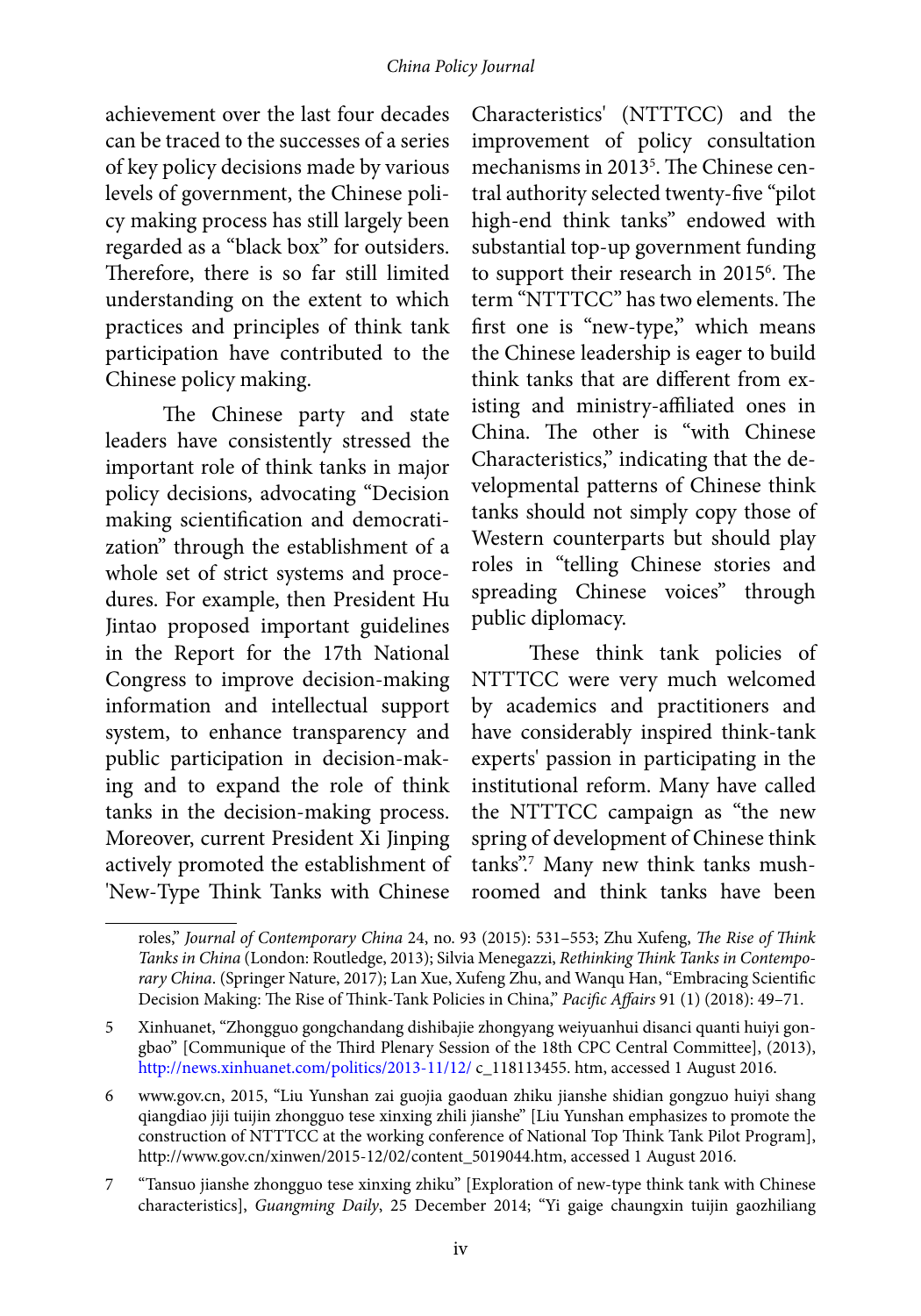spotted during the decision-making process for major policies concerning national economic and social development. However, many important questions remain unanswered. What new roles do experts and think tanks play in the policy process in China? How do different think tanks participate in the process of production of analytical advice or advocacy to decision makers? What are the organizational structures and formal or informal rules within the processes of decision making to absorb analytical information from within or outside the government?

In addressing these questions above, in August 2017, Tsinghua University and Hong Kong University of Science and Technology co-organized a two-day workshop, "Policy Analysis in China: Policy Professionals, Think Tanks, and Policy System" at Tsinghua University, aiming at bringing together cutting-edge researches that seek to address questions above based on a better understanding of theories and practices of policy participation by think tanks in China. 30 paper proposals were submitted to the workshop and the committee accepted 15 full papers to be presented at the workshop. After the workshop, the guest editors invited 7 papers (two of which was authored by authors who did not present their papers at the workshop) to be submitted to the special issue of the *China Policy Journal*. Finally, after two or three rounds of reviews and revisions, the special issue accepted six articles. This special issue attempts to

seek a better understanding of theories and practices of think tanks in China by exploring a series of questions concerning the structure and process of policy making in China. Focusing on the different cases in which think tanks have played new roles within the new rules established within the new political and policy ecology, we explore formal and informal institutions shaping the interaction among think tanks, policy makers and other policy actors, and analyse the input, process, output and outcome of their policy involvement.

## *The Contributions to This Special Issue*

The first paper "Chinese Foreign Policy Think Tanks' Policy Influence: A Case Study on the Influence Mechanism of CIIS and SIIS over BRI Policymaking" conducts a case study on the central-level China Institute of International Studies (CIIS) and the provincial-level Shanghai Institute for International Studies (SIIS) to analyze the mechanism of their influence over China's "Belt Road Initiative" (BRI) policymaking. With a comparison between two official foreign policy think tanks, the CIIS and the SIIS, Xin Hua reveals that China's power and resources for BRI-related policy making are largely concentrated within central and top leadership, which might be further strengthened by the latest round of adjustment on central party and state institutions initiated in March 2018. Furthermore, the links of CIIS and SIIS

zhongguo tese xinxing zhiku jianshe" [To promote the construction of quality new-type think tank with Chinese characteristics in a reform and innovation manner], *Chinese Economic Times*, 3 February 2015.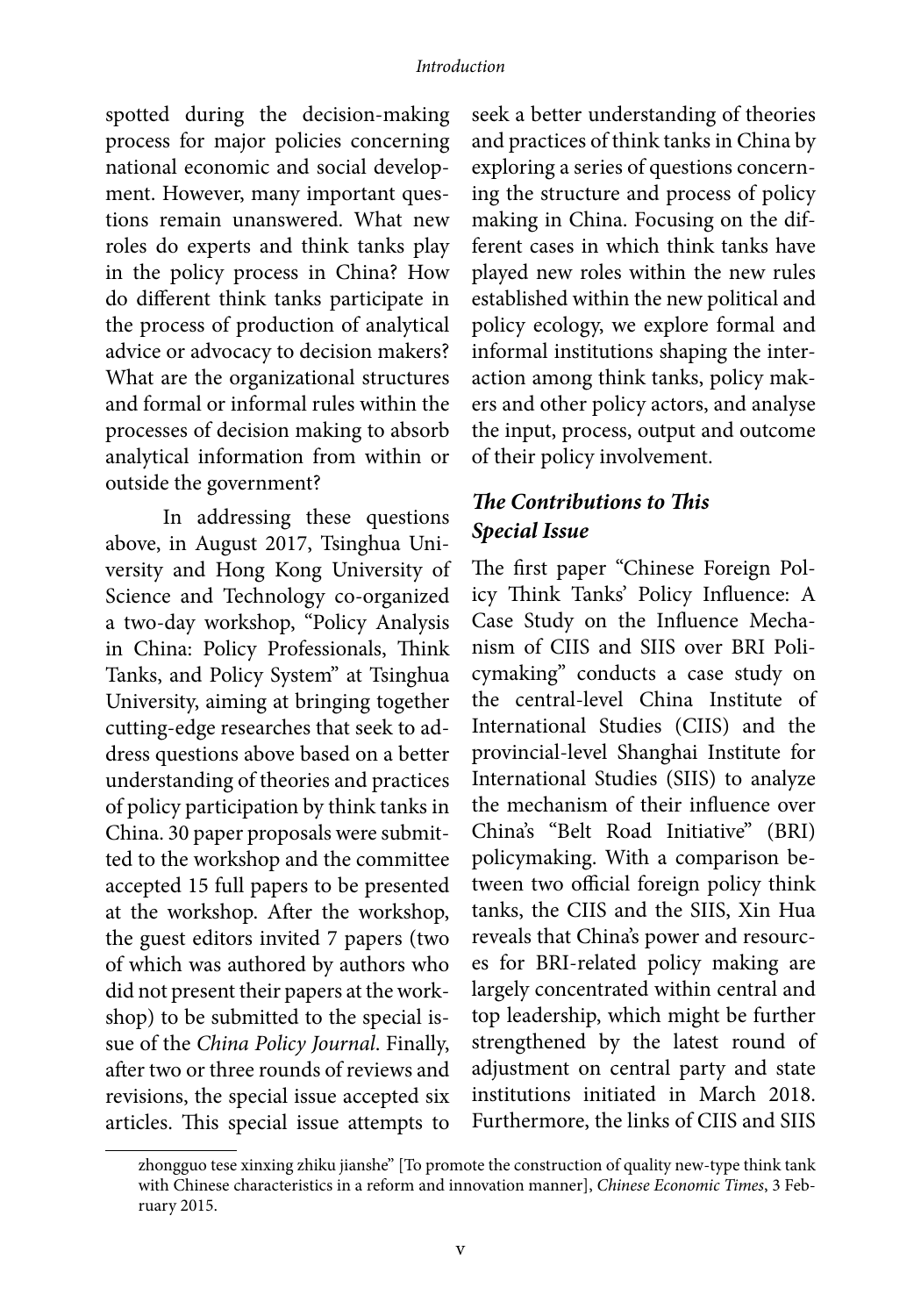with business, academia, and media are varied.

The second paper focuses on University-based think tanks in China. In their paper "The Influence of Think Tanks on China's Mid- to Longterm Strategic Planning: A Case Study of the Institute of Contemporary China Studies at Tsinghua University", Jiang Jiaying and Yan Yilong argue that University think tanks are significant and valuable sources of great ideas and thought in China. With a detailed case study of the Institute of Contemporary China Studies (ICCS) at Tsinghua University, which was selected as one of the 25 "pilot high-end think tanks", the authors emphasize the special roles of the ICCS in providing critical intellectual support for China's Five-year Plans, which are China's major public policies in relation to national development. This study finds that think-tank development has three aspects: one is to increase research capability, the second is to influence decision-making by applying the results of researches, and the third is to disseminate knowledge and transform it into social productivity. The authors finally propose some suggestions for the development of university-based think-tanks in China.

The third paper addresses the status of social think tanks in the policy system in China. With the rapid growth in number and scale, various research fields, and diversified channels of delivering intellectual products, Chinese social think tanks are playing an increasingly powerful role in advising on policy-making. However, in their paper

"The Marginalization of Chinese Social Think Tanks: Causes and Consequences", Chen Dingding, Xia Yu, and Wang You argue that it is undeniable that Chinese social think tanks have never been the nucleus of decision-making structure, even confronted with "marginalization" for a long time. This article argues that with the lack of effective mechanism on presenting policy suggestions, the unsustainable sources of funds and talents, and the short of experience due to a short history under the unique environment, social think tanks in China is facing greater challenges.

In the fourth paper entitled "Setting the Stage for Expert Advice? An Analysis of National Expert and Advisory Committees in China", Li Wei argues that one major initiative to improve the quality of policymaking in China is to consult expert opinions and use policy analysis in decision-making. In recent years, more expert and advisory committees have been established by the central government in China. Based on the analysis of 122 expert and advisory committees established by China's central government agencies, the paper finds that policy advisory bodies have created administrative linkages for experts of think tanks to directly influence decision-makers by policy research and analysis. The policy advisory bodies have also contributed to a more open policy processes and enhanced the authoritarian regime's responsiveness by providing a venue of access to decision-making for the public. Unlike the advisory structures in plural and competitive political systems, China's national expert and advisory committees